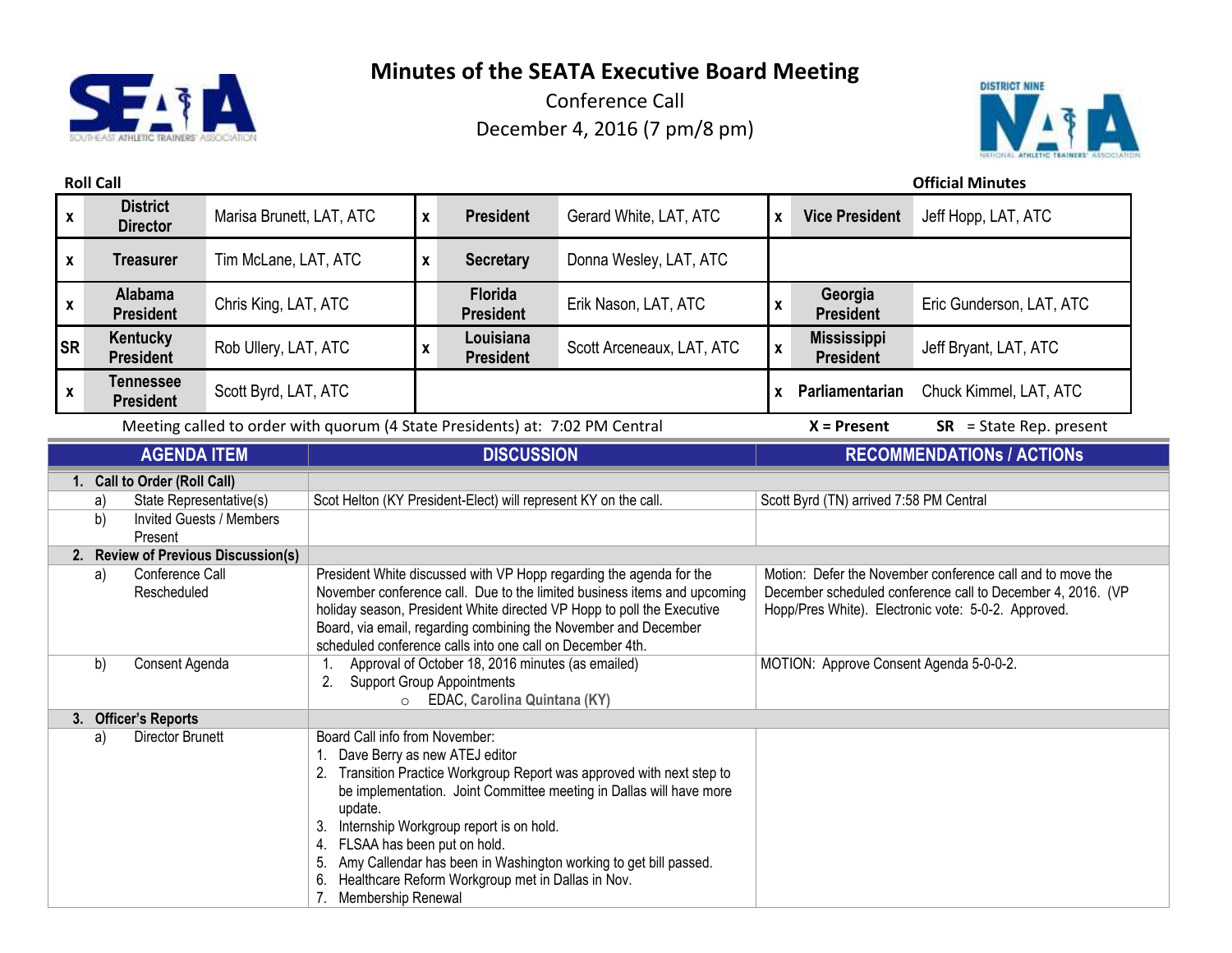

Conference Call December 4, 2016 (7 pm/8 pm)



| <b>AGENDA ITEM</b>                                 | <b>DISCUSSION</b>                                                                                                                                                                                                                                                                                                                                                                                                                                                                                         | <b>RECOMMENDATIONS / ACTIONS</b>                                                                                                                                                                                                                                                                                                                                                                                                        |
|----------------------------------------------------|-----------------------------------------------------------------------------------------------------------------------------------------------------------------------------------------------------------------------------------------------------------------------------------------------------------------------------------------------------------------------------------------------------------------------------------------------------------------------------------------------------------|-----------------------------------------------------------------------------------------------------------------------------------------------------------------------------------------------------------------------------------------------------------------------------------------------------------------------------------------------------------------------------------------------------------------------------------------|
|                                                    | 8. Your Protection is our Priority is theme for NATM<br>9. D9 finished in at least 8 <sup>th</sup> place for Salary Survey<br>10. Applicants for new ATStudent Leadership Committee.<br>11. AT Your Own Risks videos are in progress.<br>12. Leadership Academy will kick off in January 2017.                                                                                                                                                                                                            |                                                                                                                                                                                                                                                                                                                                                                                                                                         |
| President White<br>a)                              | Worked with Karen Feirman and Sandra Geiger on date change for the<br>$1_{\cdot}$<br>2019 ATSS meeting. The new contract was received by President<br>White for final signature. The new concessions have been reviewed by<br>Karen, Treasurer McLane and VP Hopp.<br>DD Brunett and I have developed a tentative rotation schedule for<br>2.<br>SEATA to be present at each State Meeting.<br>3. President White received an email from Cliff Dees regarding concern<br>about a SEATA Corporate Sponsor. | 1. President White will be signing the new addendums to the 2019<br>ATSS Contract.<br>3. President White has sent to Rich Frazee for review a concern about<br>a corporate partner. He has asked Rich Frazee to report back to<br>Jeff Hopp as CSMM oversight chair. AL President Chris King<br>voiced two concerns about the contract with our corporate<br>partners and VP Hopp will address these with Chairman Frazee<br>this week. |
| Vice President Hopp<br>a)                          | No Report                                                                                                                                                                                                                                                                                                                                                                                                                                                                                                 |                                                                                                                                                                                                                                                                                                                                                                                                                                         |
| a)<br>Secretary Wesley                             | 1. 2017 Membership Renewal Data<br>2. CSMM Registration plan to open December 7.<br>registration fee<br>a)<br>new Speaker form(s)<br>b)<br>3. BOC Approved Provider Status Update<br>4. eBlast Information due by Dec. 6                                                                                                                                                                                                                                                                                  |                                                                                                                                                                                                                                                                                                                                                                                                                                         |
| <b>Treasurer McLane</b><br>a)                      | Update on ACTION: Treasurer McLane will provide the Board with a<br>detailed financial report for the November EB Meeting.<br>1. Financial Report<br>2. Explanation document for future items.                                                                                                                                                                                                                                                                                                            |                                                                                                                                                                                                                                                                                                                                                                                                                                         |
| 13. Committee Reports                              |                                                                                                                                                                                                                                                                                                                                                                                                                                                                                                           |                                                                                                                                                                                                                                                                                                                                                                                                                                         |
| <b>Standing Committees</b><br>a)                   |                                                                                                                                                                                                                                                                                                                                                                                                                                                                                                           |                                                                                                                                                                                                                                                                                                                                                                                                                                         |
| i. YPC Inquiry                                     | Discrepancy on SEATA committee member appointments. In addition, I<br>have added all that was listed on SEATA committee member term (see<br>attached notes for Discussion.)<br>DISCUSSION: Does the current proposed changes to the SEATA P&P<br>Manual of Section II and III clarify and "fix" this question?                                                                                                                                                                                            | Should be addressed in the changes in the P&P as being developed.                                                                                                                                                                                                                                                                                                                                                                       |
| b)<br>Ad hoc / Taskforce Committee(s)              |                                                                                                                                                                                                                                                                                                                                                                                                                                                                                                           |                                                                                                                                                                                                                                                                                                                                                                                                                                         |
| <b>Crisis Event Workgroup</b><br>i.<br>(Pres Whie) | Status/Update: President White, President Ullery (KY) and President Byrd<br>(TN) have had some preliminary discussions for developing a SEATA<br>Policy on this matter. The group will continue to work on this and will<br>plan to bring a recommendation(s) to the EB for discussion.                                                                                                                                                                                                                   | No updates at this time.                                                                                                                                                                                                                                                                                                                                                                                                                |
| SS Summit Taskforce<br>ii.                         | Workgroup of Presidents King (AL), Arceneaux (LA_ and Byrd (TN); SSC<br>Chair Chris Snoddy +2 SSATC committee members be assigned to<br>discuss need for a meeting and develop a proposal to bring to Board.                                                                                                                                                                                                                                                                                              | Chris Snoddy has submitted a proposed agenda/budget for the<br>meeting.<br><b>ACTION:</b> President White will follow up with Chairman Snoddy to                                                                                                                                                                                                                                                                                        |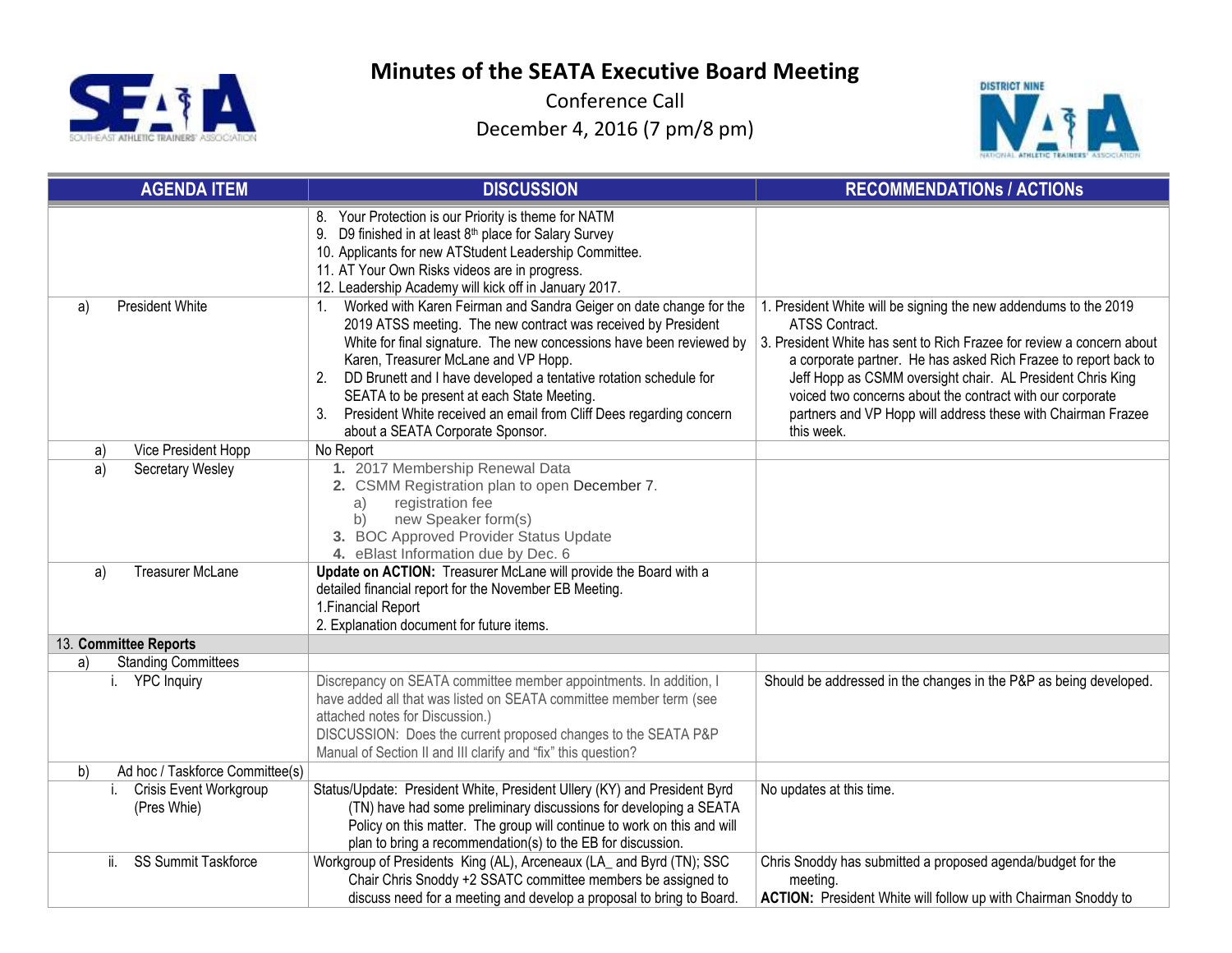

Conference Call December 4, 2016 (7 pm/8 pm)



|    | <b>AGENDA ITEM</b>                                                | <b>DISCUSSION</b>                                                                                                                                                                                                                                                                                                                                                           | <b>RECOMMENDATIONS / ACTIONS</b>                                                                                                                                                                                                                                                                                                                                                                                   |
|----|-------------------------------------------------------------------|-----------------------------------------------------------------------------------------------------------------------------------------------------------------------------------------------------------------------------------------------------------------------------------------------------------------------------------------------------------------------------|--------------------------------------------------------------------------------------------------------------------------------------------------------------------------------------------------------------------------------------------------------------------------------------------------------------------------------------------------------------------------------------------------------------------|
|    |                                                                   | DISCUSSION: Chair Snoddy has presented a tentative agenda and<br>proposed budget request for the meeting to coincide with the TATS<br>Meeting. He is requesting a budget of approximately \$3,000.<br>SSATC - Safe Sport School Grant funding                                                                                                                               | determine specific individuals to be included when looking at<br>expenses. President White will get a more detailed budget and<br>submit to EB for approval.<br>ACTION: President White will follow-up with Chairman Snoddy to<br>determine if the process is being followed to determine the<br>awarding of SEATA's Safe Sport Grant. There continues to be<br>confusion about if this is grant or reimbursement. |
|    | 14. Old Business                                                  |                                                                                                                                                                                                                                                                                                                                                                             |                                                                                                                                                                                                                                                                                                                                                                                                                    |
| a) | <b>NATA Foundation Contracts</b><br>(Treasurer McLane)            | Status/Update: A working group was established to review the proposed<br>contracts and work with Dr. R.T. Floyd and Dr. Pattie Tripp to bring a<br>recommendation back to the group before signing the contracts.<br>Group will consist of Treasurer McLane, President Gunderson (GA)<br>and President Ullery (KY).                                                         | ACTION: Treasurer will follow-up with Dr. R.T. Floyd                                                                                                                                                                                                                                                                                                                                                               |
| b) | Email service from Go Daddy<br>(VP Hopp)                          | Update on ACTION: VP Hopp is working with GoDaddy to have email<br>based on seata.org. Additional information could be available for<br>states to utilize this as well on the state level. Hope to have it finalized<br>next week.                                                                                                                                          | Do we want to look at paying for email system?<br>Do we want to set up a free account separately for continuity?<br>Best option maybe to set up free email account for officers.<br>ACTION: Jeff Hopp will work to set up emails for District Director and<br>Vice President and Tim will update his to be consistent language.                                                                                    |
| c) | SEATA collaboration with<br>Biodex to offer EBPs (VP<br>Hopp)     | Update on ACTION: Continue discussion with Shannon Wiggins (Biodex)<br>and bring definitive options to the Board.                                                                                                                                                                                                                                                           | Webinar talk will be done separately and offered to members as<br>compared to EBP talk that could be offered separately at state<br>meetings.<br>Biodex already has speakers that have approved EBP presentations.<br>Shannon Wiggins has a meeting set up for Dec. 13 to discuss this<br>issue.<br>ACTION: Jeff will follow-up with the Board after her meeting on the<br>13th.                                   |
| d) | National AD's Meeting - Dec<br>11-12, 2016 in TN.                 | <b>Update from President Scott Byrd</b><br>NATA will drop ship promotional material to the hotel<br>Promotional card has been developed with link to PPG<br>Door-prize and give-away items have been donated.<br>President Byrd reports that they are in good shape and he is looking forward<br>to promoting the profession and it should be a good membership<br>benefit. | ACTION: President Byrd will provide material to Secretary Wesley for<br>inclusion in PR effots.                                                                                                                                                                                                                                                                                                                    |
| e) | Revisions to Section II and<br>Section III of SEATA P&P<br>Manual | President White send out an email to State Presidents later with Sections 2<br>and 3 of the Policy & Procedures Manual specifically dealing with<br>Organizational Support Groups.                                                                                                                                                                                          | ACTION: President White will re-send the proposed changes to the<br>P&P with an electronic vote coming at a later time.                                                                                                                                                                                                                                                                                            |
| f) | <b>State Meeting Reciprocity</b>                                  | Update on ACTION: President White sent email to request State Presidents                                                                                                                                                                                                                                                                                                    | No update at this time.                                                                                                                                                                                                                                                                                                                                                                                            |